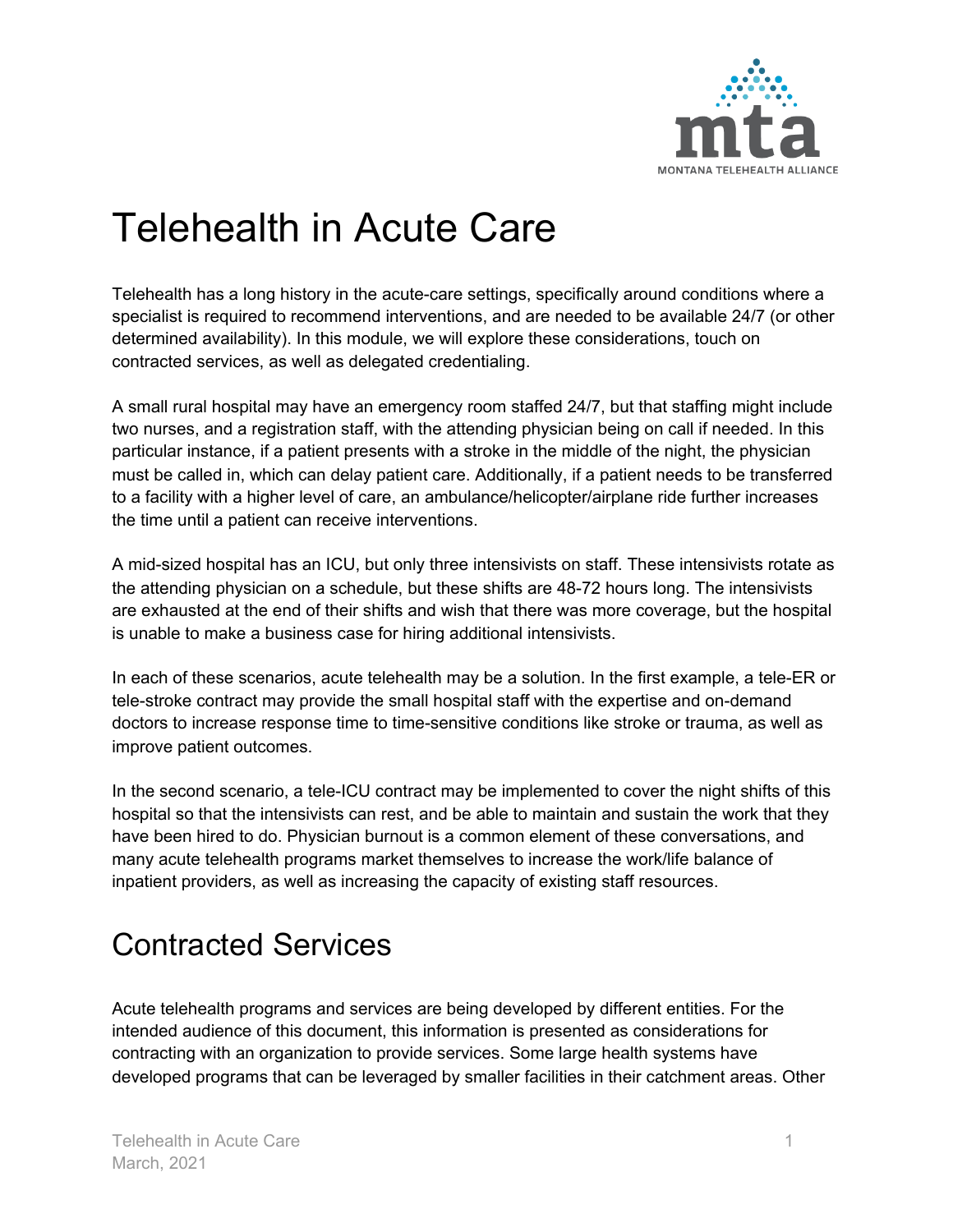

acute telehealth programs are offered by for-profit telehealth corporations and provider groups as another offering in their telehealth portfolio.

Contracted services can be good options for smaller facilities whose instances of these type of acute conditions does not allow for the justification of a full staff of specialists. It is also significantly less expensive. Some common acute telehealth programs include:

- Tele-Stroke
- Tele-ICU
- Tele-ER
- Tele-Hospitalist
- Tele-Psychiatry

Depending on your facilities' location, needs, and existing relationships, you can reach out to partner facilities to engage in a conversation about telehealth needs.

### Considerations

Determine whether or not your facility is an eligible originating site. In the examples given above, the facility eligibility requirement would be met, however you will need to verify that your facility meets CMS' rurality eligibility for telehealth services. For telestroke services, CMS has removed the rurality restrictions. This means telestroke service provided to non-rural originating sites can be billed to CMS.

The Center for Connected Health Policy has a **[comprehensive](https://www.cchpca.org/resources/covid-19-telehealth-coverage-policies) list** of national coverage policies that are in effect during the public health emergency. These policies are current as of the publishing of this document, but they are not permanent. Keep this in mind when contracting for a contract and consider sustainability in a post-COVID regulatory environment.

Providers must be credentialed at the facility where they will be providing telehealth services, as applicable. If a specialist from a health system plans on doing telehealth outreach to a critical access hospital or, they will need to be credentialed at that facility. Full credentialing can be a lengthy and resource-heavy process, but CMS and The Joint Commission have put out guidance on moving through this process in a less-burdensome way, which includes expedited credentialing, and credentialing by proxy. More [information](https://www.cchpca.org/telehealth-policy/credentialing-and-privileging) can be found at CCHP.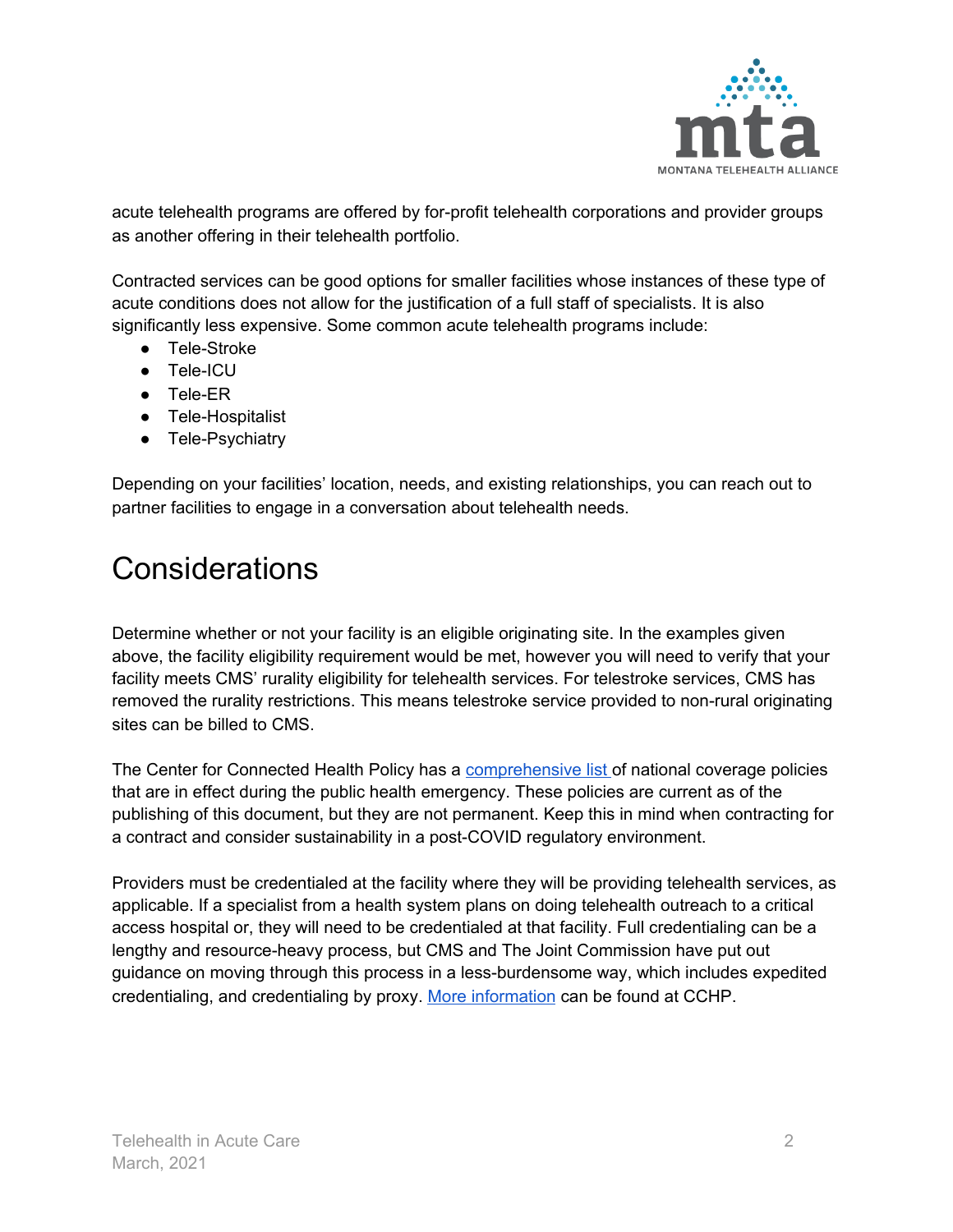

#### Reimbursement

For the most part, the same Healthcare Common Procedure Coding System (HCPCS) codes are used to bill for acute or inpatient telehealth visits, though this should be verified with the list of telehealth-billable codes. Modifiers should be used, where appropriate, in order to provide enough details for the insurance carriers to make determinations of eligibility.

The Modifier G0 is used to identify telehealth services furnished for purposes of diagnosis, evaluation, or treatment of symptoms of an acute stroke.

Some private payors require a 95 modifier which indicates that covered benefits or services delivered via synchronous, interactive audio/visual telecommunications systems

The Center for Connected Health Policy has a very helpful [Billing](https://www.cchpca.org/sites/default/files/2020-01/Billing%20Guide%20for%20Telehealth%20Encounters_FINAL.pdf) Guide, that is by no means exhaustive of different billing scenarios, but provides an excellent overview.

If you are contracting for acute telehealth services, a conversation about billing for services will be a part of the contracting process. It is common for companies to have a fee schedule for services rendered. Some companies will do the billing for you, and charge for that service as well, depending on the contractual arrangement.